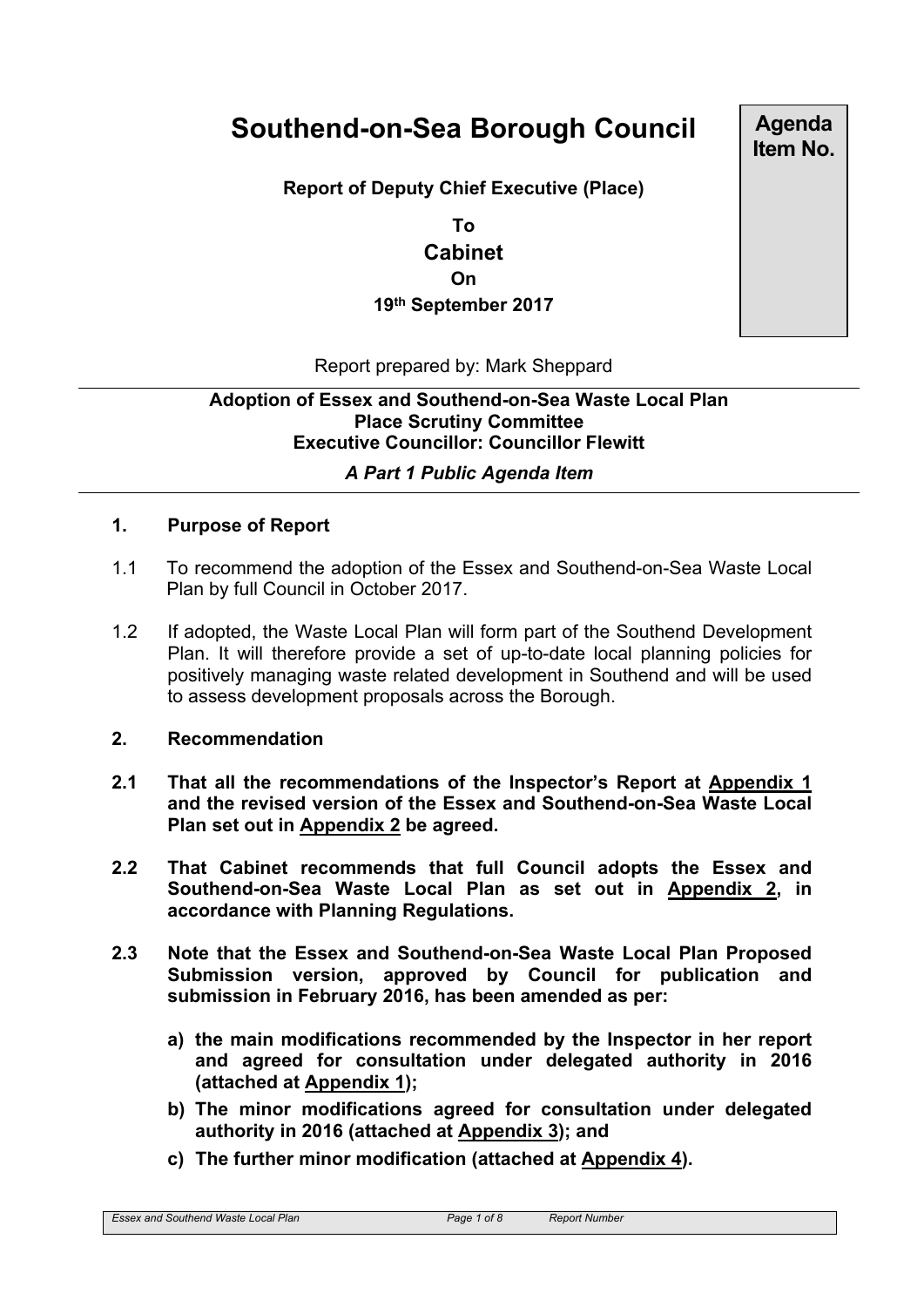### **3. Background**

#### *The Essex and Southend-on-Sea Waste Local Plan*

- 3.1 The Essex and Southend-on-Sea Waste Local Plan (WLP) will replace the existing Essex and Southend Waste Local Plan 2001. Once adopted, the WLP will provide the Council with up-to-date planning policies to be used to guide, appraise and determine waste related planning applications within the administrative boundaries of Essex and Southend-on-Sea (referred subsequently as the Plan area).
- 3.2 The Plan addresses not only Local Authority Collected Waste, which forms a relatively small portion of the overall waste volumes generated in Essex and Southend, but also Commercial and Industrial Waste, Construction and Demolition Waste, Hazardous and radioactive waste. The aim is to prioritise waste prevention, re-use and recycling ahead of other types of recovery, and finally disposal.
- 3.3 In summary the WLP seeks to:
	- Ensure that opportunities for waste to be re-used, recycled and recovered are maximised; and
	- Provide policies and a supply of sites to meet net self-sufficiency to ensure growth in Essex and Southend-on-Sea, but which have the least harming effects on the environment and social infrastructure.
- 3.4 No sites are proposed to be allocated within the administrative area of Southend-on-Sea. However, the WLP includes locational criteria policies, i.e. development management policies and 'Areas of Search', to afford greater flexibility for the delivery of waste management facilities over the plan period. Areas of Search comprise existing employment areas considered to be suitable, in principle, for a waste management use. Four Areas of Search have been identified within and near to Southend-on-Sea, including:
	- Stock Road (Southend)
	- Temple Farm (Southend)
	- Rochford Business Park west side Aviation Way (Rochford)
	- Michelins Farm (Rochford)
- 3.5 Locational criteria policies identify where waste management development may also be appropriately located within the Plan area, when proposals are bought forward on non-allocated sites or outside of an 'Area of Search'. The WLP also provides support for proposals on existing permitted waste sites, subject to meeting other policies in the WLP.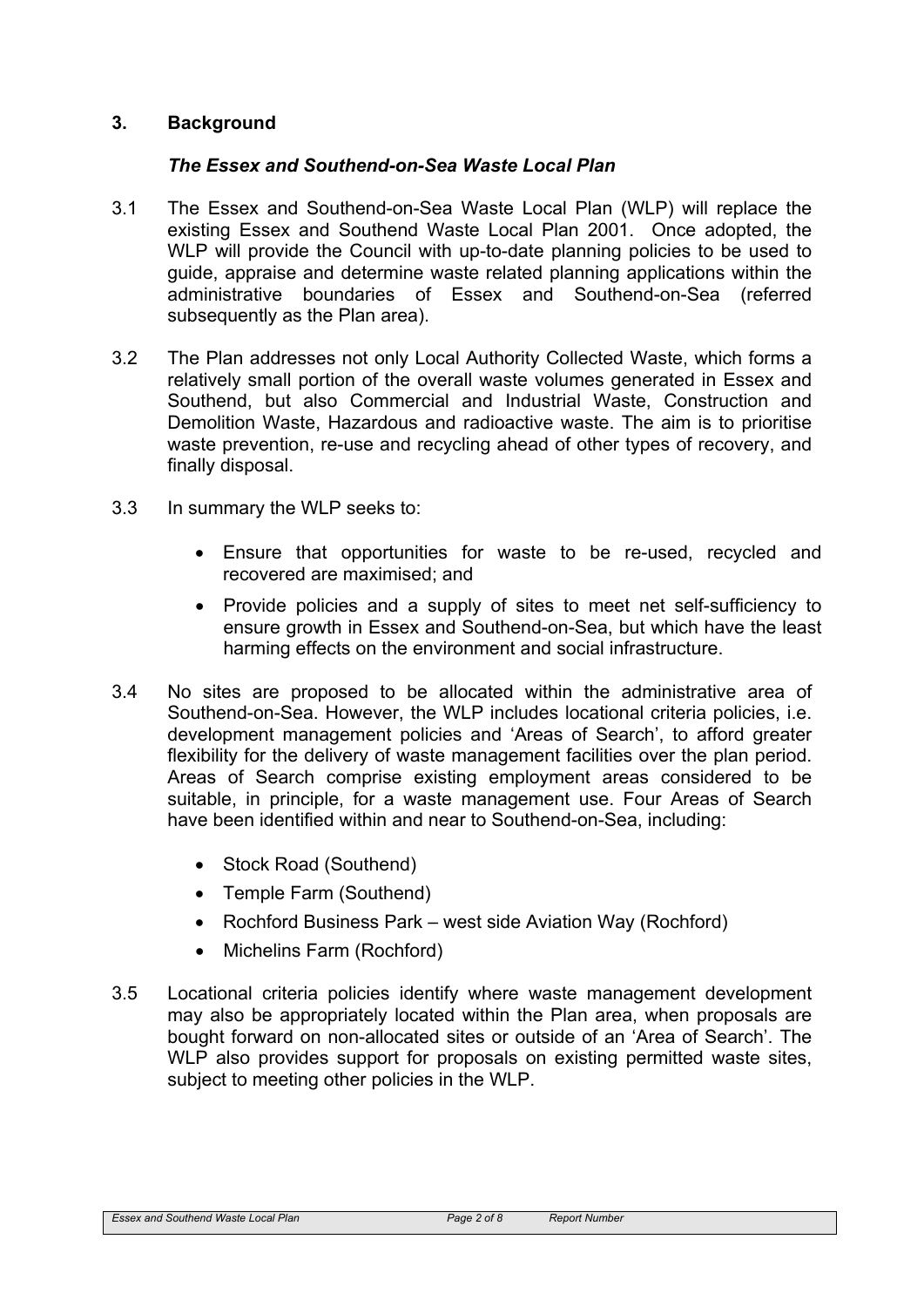## *Examination in Public*

- 3.6 In February 2016, both Southend Borough Council and Essex County Council approved the Proposed Submission version of the WLP for public consultation and subsequent submission to the Secretary of State for Examination.
- 3.7 In June 2016, the Plan was submitted to the Secretary of State who appointed a Planning Inspector to undertake the formal examination process. The Inspector conducted hearing sessions over a two week period in September and October 2016.
- 3.8 During the hearing sessions the Inspector identified a number of modifications were needed to ensure the Plan was sound, legally compliant and suitable for adoption by the Councils.
- 3.9 In December 2016, the main modifications identified by the Inspector along with a number of minor modifications were agreed under delegated authority by the Deputy Chief Executive (place) and Executive Councillor for Housing, Planning and Public Protection Services (now Executive Councillor for Housing, Planning and Sustainability), and authorised a period of public consultation on the proposed modifications, which took place between 5 January and 16 February 2017.
- 3.10 The public consultation on the modifications received a total of 553 responses from 372 separate organisations/individuals. The Inspector requested that all responses be submitted to her for consideration. Two documents (Appendix 5 and 6 of this report) were supplied to the Inspector on 20 March 2017.

#### **Inspector's Recommendations**

- 3.11 The Inspector has considered the WLP, all comments submitted prior to and during the examination process, including the consultation on the modifications, and issued her final report (Appendix 1). The final Report concludes that the Plan is legally compliant and is sound if it is adopted with main modifications, and provides an appropriate basis for waste planning within Essex and Southend-on-Sea. These modifications are included as Appendix 1 and 2 of the Inspectors' Report.
- 3.12 Three of the modifications that were consulted upon have been subject to additional change by the Inspector, in response to the public consultation. These include changes to MM21 – Sunnymead, Elmstead and Heath Farm and MM23 – Dollyman's Farm site allocation, which are not located within Southend-on-Sea; and MM13 – Policy 10 Development Management Criteria. The additional change to MM13 – Policy 10 is as follows:
	- MM13- Policy 10: As a result of comments from Natural England received during the public consultation in Jan- Feb 2017, the Inspector has recommended that Policy 10 criterion b) is further reworded to clarify the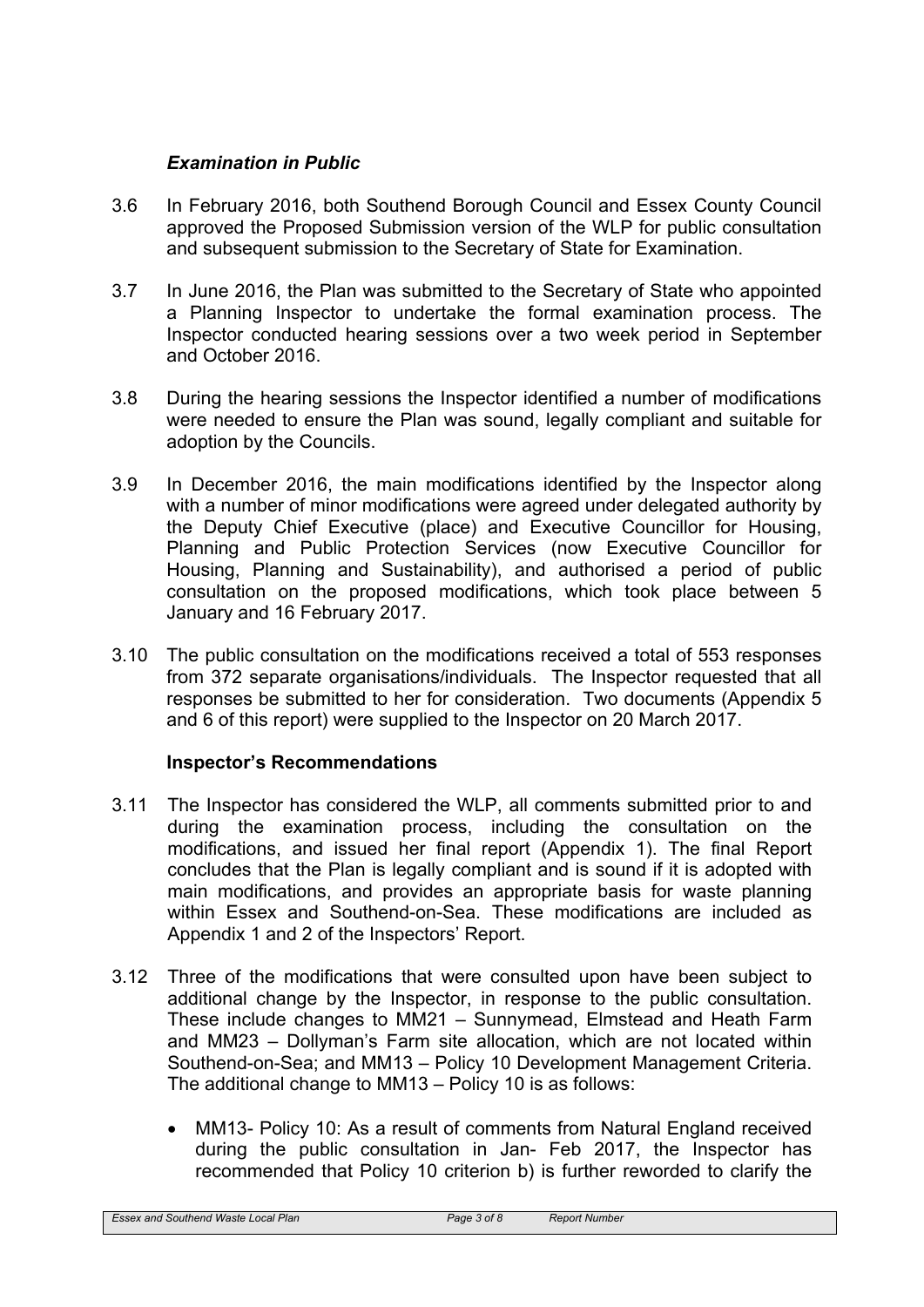relevant considerations with respect of water quantity and quality in relation to planning applications for waste management. The Inspector considered that the further modification is necessary to satisfy the adequate protection of water resources in terms of quantity as well as quality.

| Policy 10 criterion b                                                                                                                                                                                     | Policy 10 criterion b (as                                                                                                                                                                                                                                |
|-----------------------------------------------------------------------------------------------------------------------------------------------------------------------------------------------------------|----------------------------------------------------------------------------------------------------------------------------------------------------------------------------------------------------------------------------------------------------------|
| (amended wording as subject to                                                                                                                                                                            | recommended by                                                                                                                                                                                                                                           |
| public consultation in January 2017)                                                                                                                                                                      | <b>Inspector's Report)</b>                                                                                                                                                                                                                               |
| b) the quality of water within water                                                                                                                                                                      | b) water resources, with particular                                                                                                                                                                                                                      |
| bodies, with particular regard to:                                                                                                                                                                        | regard to:                                                                                                                                                                                                                                               |
| • preventing the deterioration of<br>their existing status; or<br>• failure to achieve the objective of<br>'good status', and<br>• the quantity of water for<br>resource purposes within water<br>bodies' | - the quality of water within water<br>bodies:<br>preventing the deterioration of<br>their existing status; or<br>failure to achieve the objective of<br>٠<br>'good status', and<br>- the quantity of water for resource<br>purposes within water bodies |

- 3.13 In addition to the main modifications proposed by the Inspector a number of minor modifications are proposed to address minor matters of consistency, typographical errors and updates to supporting text. These were also subject to public consultation in Jan- Feb 2017.
- 3.14 The consultation responses are set out in Appendix 5 and the Council's response to those responses are set out in Appendix 6. With the exception of the representation from Magnox/Nuclear Decommissioning Authority, no changes to these minor modifications are proposed as a result of any public comments.
- 3.15 Magnox/NDA responded to the public consultation in early 2017 to confirm their support for the modifications as a whole but requested that references to Radioactive Waste in the Plan be updated to refer to the latest published UK Strategies covering such waste as published in 2016. The current references are based on older Strategies and the update proposed by Magnox would ensure the Plan is up to date and includes up to date information. The further minor modifications proposed are set out in Appendix 4.
- 3.16 All of these modifications have been incorporated into a final version of the WLP (Appendix 2), which is recommended for adoption.

## **4. Other Options**

4.1 Cabinet could choose not to do anything - work on the WLP would cease and the joint planning authorities would be forced to rely on national planning

*Essex and Southend Waste Local Plan Page 4 of 8 Report Number*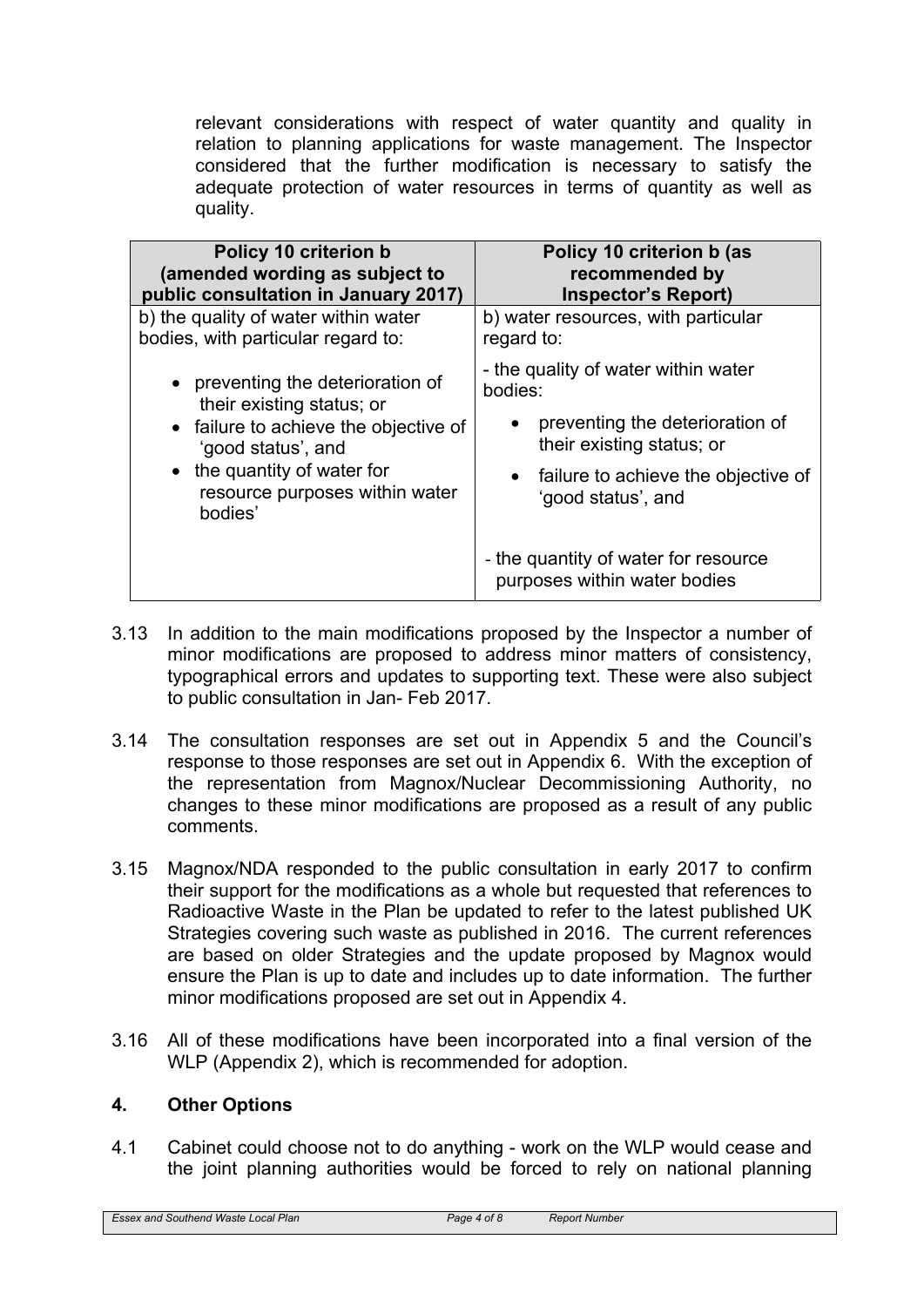policy and guidance in making planning decisions in future. This option also risks penalties for the Councils levied by the Government for the absence of an up to date Waste Local Plan. This option would not lead to the adoption of a locally derived Waste Local Plan, which is at a very advanced stage of production.

4.2 Cabinet could choose not to support the conclusions of the Inspector's Report and recommend to full Council not to adopt the Plan. The Council would then need to decide on an alternative approach to preparing a Waste Local Plan, revisiting existing evidence and undertaking potentially significant additional public consultation. Such a process would likely result in a delay measured in years. This option also risks penalties for the Councils levied by the Government for the absence of an up to date Waste Local Plan.

## **5. Reason for Recommendation**

- 5.1 This report recommends that Cabinet supports the conclusions of the Inspector's Report, and recommend to full Council that the Plan be adopted. It is clearly advantageous for SBC to have a new Waste Local Plan in place as soon as possible. This would avoid the risk of new planning applications for waste related development being considered without an up to date Plan – one of the consequences being a lack of certainty regarding where new waste development will take place in the future, and whether such development is indeed required in the Plan area.
- 5.2 Essex County Council resolved to adopt the WLP on 11 July 2017.

## **6. Corporate Implications**

- 6.1 Contributions to the Council's Vision & Corporate Priorities
- 6.1.1 By placing the waste hierarchy (including waste prevention and recycling) at the core of the document, the WLP, once adopted, will assist in reducing the amount of waste going to landfill. The WLP will ensure that future waste provision within Southend and Essex is appropriately met, situated in the right locations, and has a minimal impact on the environment. The WLP will assist in 'Creating a better Southend' and contribute to the 'Clean' and 'Prosperous' corporate priorities.
- 6.2 Financial Implications
- 6.2.1 The main costs have already been met for the previous rounds of consultation and the examination. There will be a minor cost associated with adoption of the WLP, which will be met from existing agreed budgets.
- 6.3 Legal Implications
- 6.3.1 The adoption of the WLP necessitates compliance with the Town and Country Planning (Local Planning) (England) Regulations 2012, a process which will be duly followed.

*Essex and Southend Waste Local Plan Page 5 of 8 Report Number*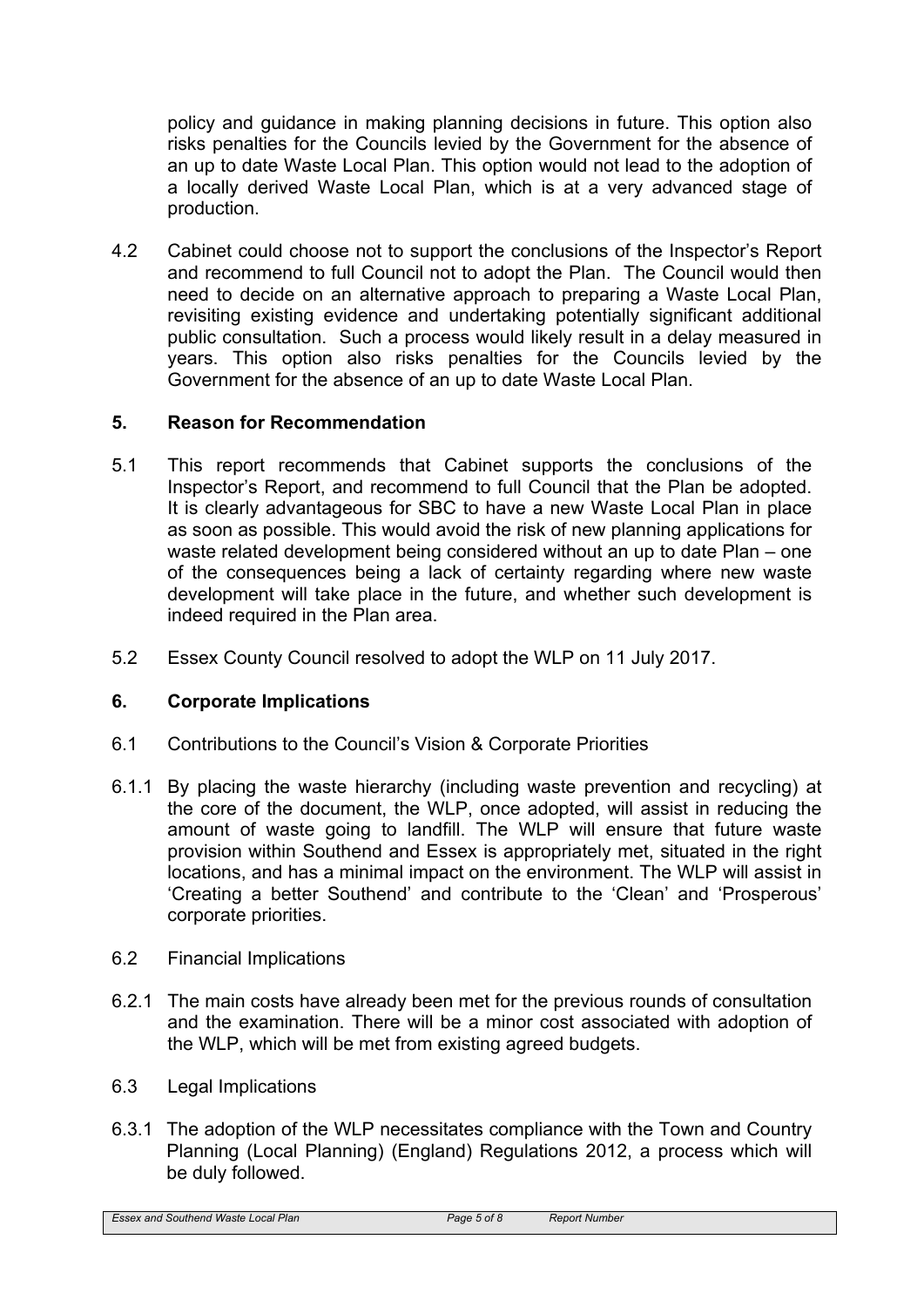- 6.3.2 As with any decision made by the Council there is also the potential for judicial review following the adoption of the document in the future at Full Council. The Council must therefore ensure that the correct procedures are followed to reduce the potential risk of such a challenge.
- 6.4 People Implications
- 6.4.1 Staff resources from the Council's Strategic Planning team have been required in order to produce the WLP, particularly during document preparation, consultation stages and examination. Further staff resources will be required to take the document to adoption stage and have been allocated.
- 6.5 Property Implications
- 6.5.1 The WLP will seek to safeguard the following existing Waste Management sites within Southend:
	- Waste Transfer Station at the Central Cleansing Depot Eastern Avenue (Council owned);
	- Waste Transfer Station at Hadleigh Salvage, Plot 9 Stock Road;
	- Recycling Centres for Household Waste at Leigh Marshes (Council owned); and
	- Recycling Centres for Household Waste at Stock Road (Council owned).
- 6.6 Consultation
- 6.6.1 The requisite statutory consultation process has been followed through the preparation of the WLP.
- 6.7 Equalities and Diversity Implications
- 6.7.1 An Equalities Impact Assessment was completed as part of the WLP process (Appendix 7).
- 6.8 Risk Assessment
- 6.8.1 If the WLP is not adopted, decisions on waste related planning proposals will be made in accordance with the national policy and guidance, which includes the risk that decisions may not take into account the particular needs and requirements of Southend.
- 6.9 Value for Money
- 6.9.1 There have been significant beneficial impacts on value for money by working in partnership with Essex County Council. Costs have been apportioned between the Authorities in the ratio of ECC 90%: SBC 10%, which broadly reflects the ratio of population. This also allows the expertise of the Planning teams of SBC and ECC to be utilised.

*Essex and Southend Waste Local Plan Page 6 of 8 Report Number*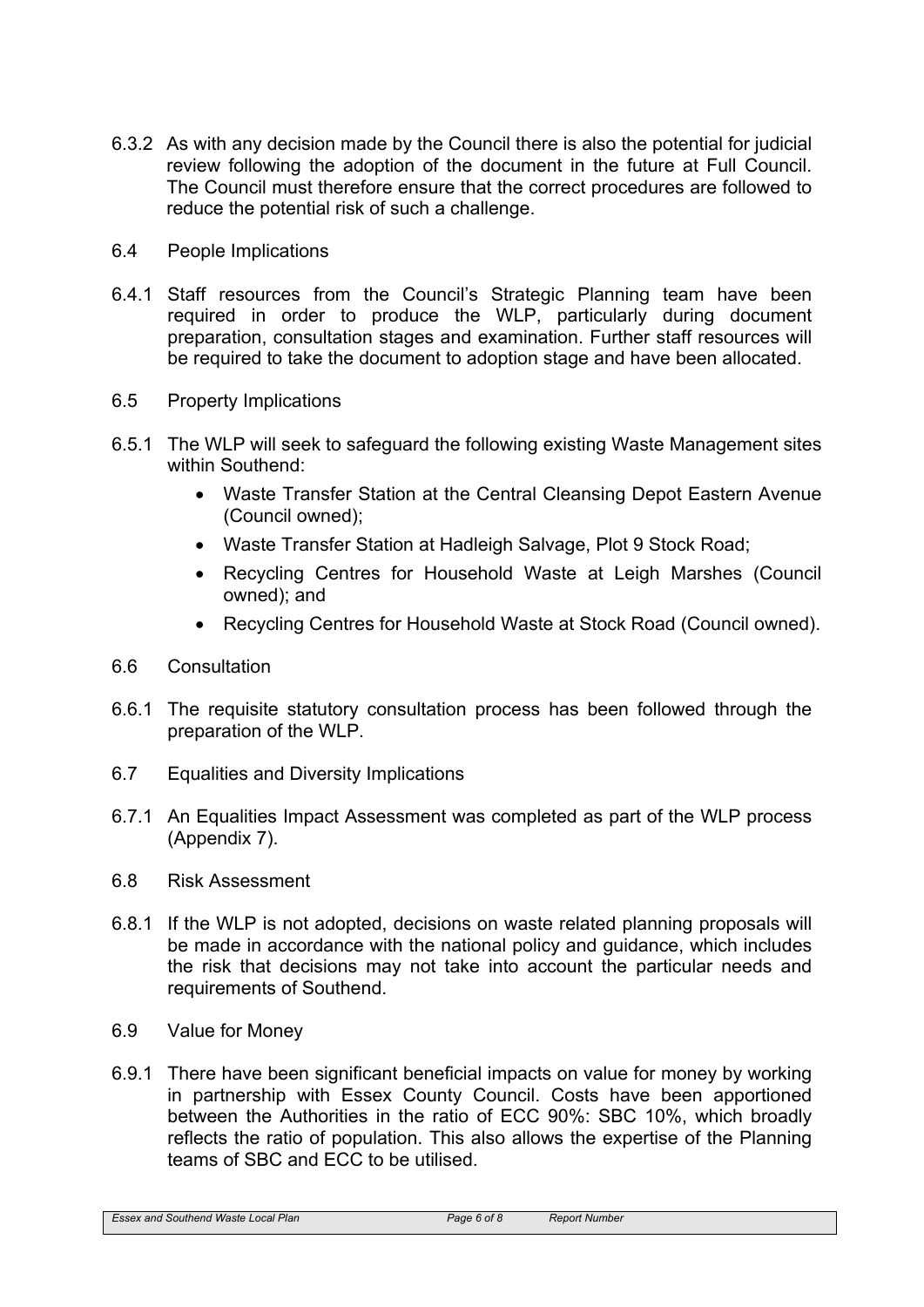- 6.10 Community Safety Implications
- 6.10.1 The WLP will contain a number of locational criteria and development management policies to ensure that, when adopted, future identified waste development is managed to limit and avoid any adverse impacts. The environmental regulatory framework, including pollution prevention and control and waste management licensing, administered by the Environment Agency, still applies to defined waste development proposals.
- 6.11 Environmental Impact
- 6.11.1 *Sustainability Appraisal*
- 6.11.2 Sustainability Appraisal (SA) is an important part of the plan making process. It assesses the environmental, economic and social implications of policies and options in the production of plans. The SA forms part of the evidence base for the development of the WLP and has been used, alongside other evidence, to aid decision-making.
- 6.11.3 The SA of the WLP that was submitted for examination found that the spatial strategy will have significant positive impacts on the sustainable management of waste, the sustainable transportation of waste, and economic growth. Furthermore, the plans policies were concluded to have significant positive impacts on all of the Sustainability Objectives.
- 6.11.4 Overall, the SA recommendations relating to how to improve sustainability in the WLP policies have been taken into account. A copy of the SA is attached at Appendix 8.
- 6.11.5 An addendum to the SA (Appendix 9) was produced that considered the impact of the proposed modifications and concluded that none of the Plan's proposed minor modifications will give rise to any significant sustainability effects. When main modifications were identified as having sustainability effects, further appraisal has been undertaken and consideration given to reasonable alternatives, concluding that there are a number of significant positive impacts associated with minimising environmental effects and in the sustainable management of waste.
- 6.11.6 *Habitats' Regulations Screening Report*
- 6.11.7 Southend-on-Sea and other districts in Essex County have a number of important designated sites for nature conservation. Habitats screening is an assessment of the potential significant effects of a policy on European Sites designated for their nature conservation importance. These include Special Areas of Conservation, Special Protection Areas, and international Ramsar sites. A policy should only be approved after determining that it will not adversely affect the integrity of such sites. Each policy has been assessed for

*Essex and Southend Waste Local Plan Page 7 of 8 Report Number*